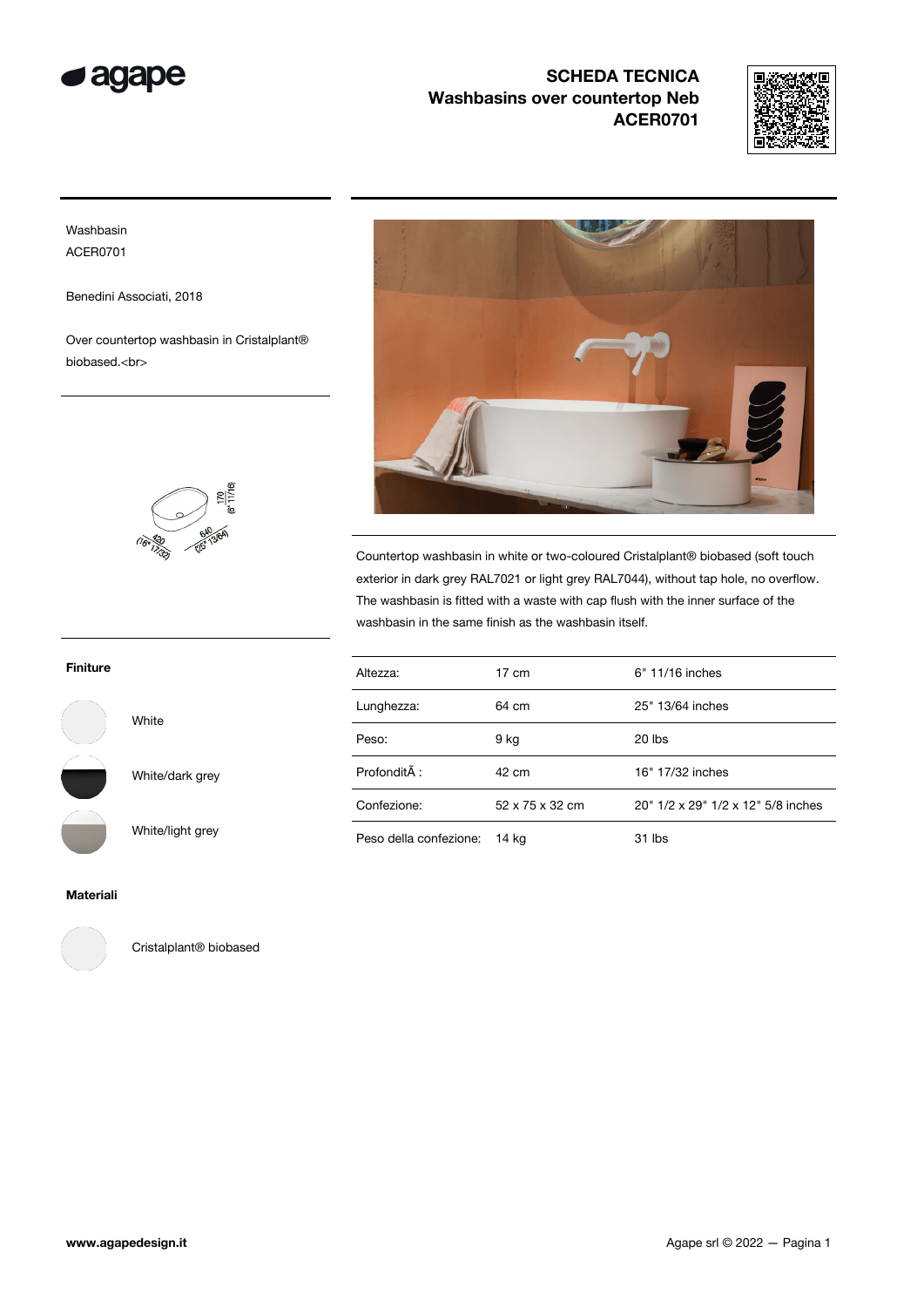



Main dimensions

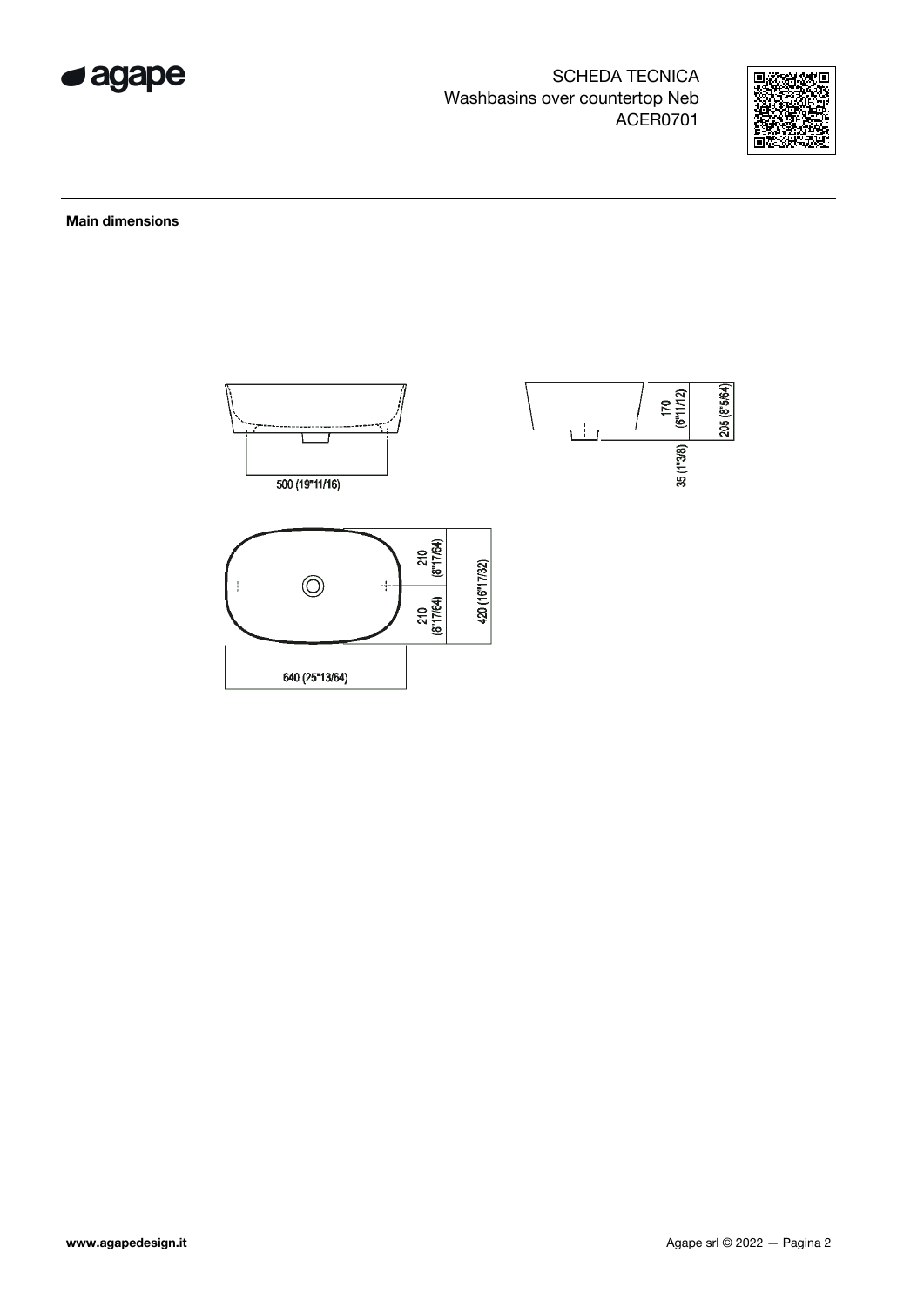



#### Installation notes: on self-bearing countertop



Scarico per sifone a bottiglia e ad incasso Drain for bottle trap and concealed waste trap \*h.consigliata / advised h.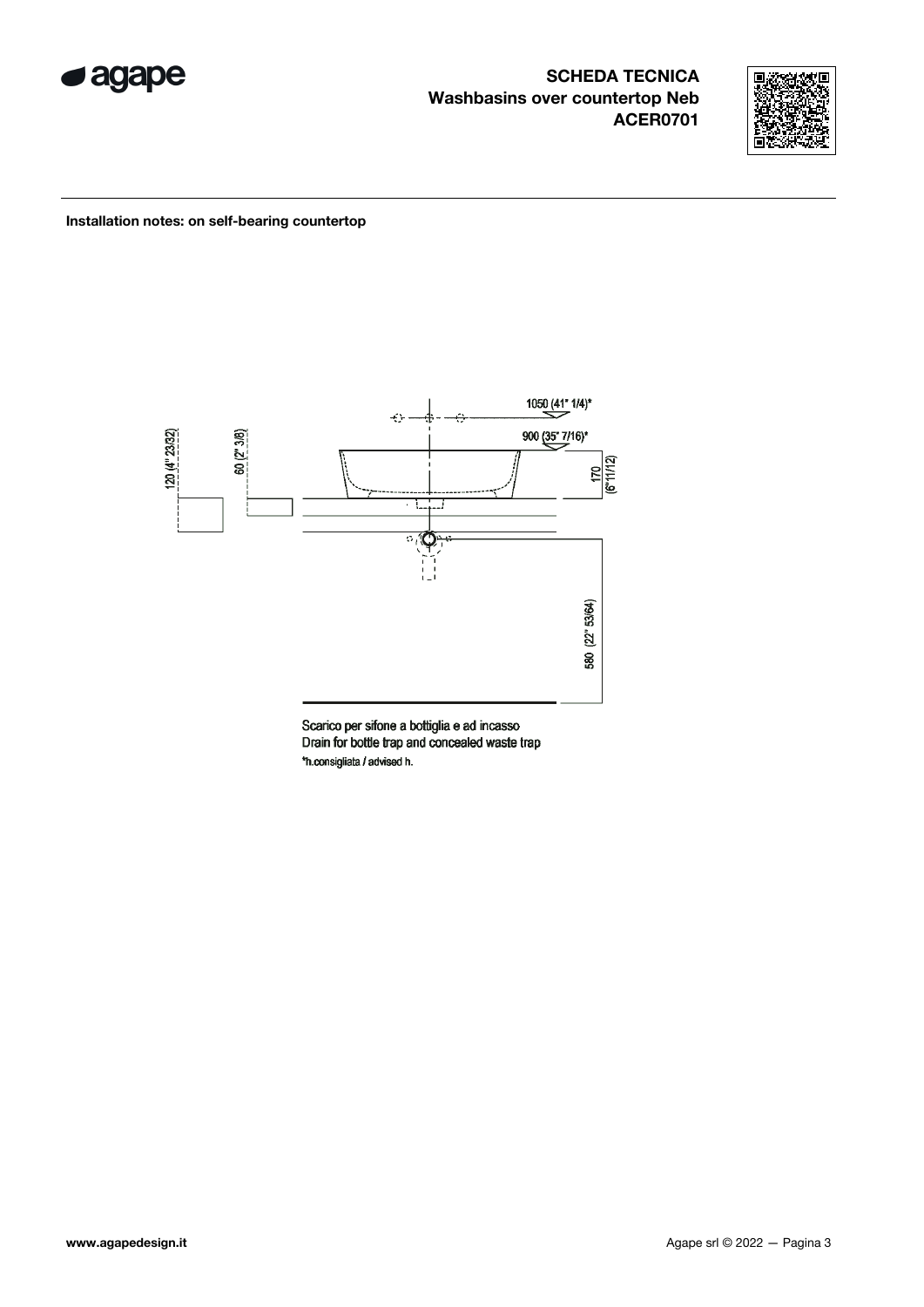



Installation notes: on countertop to be resede on cabinet



\*h.consigliata / advised h.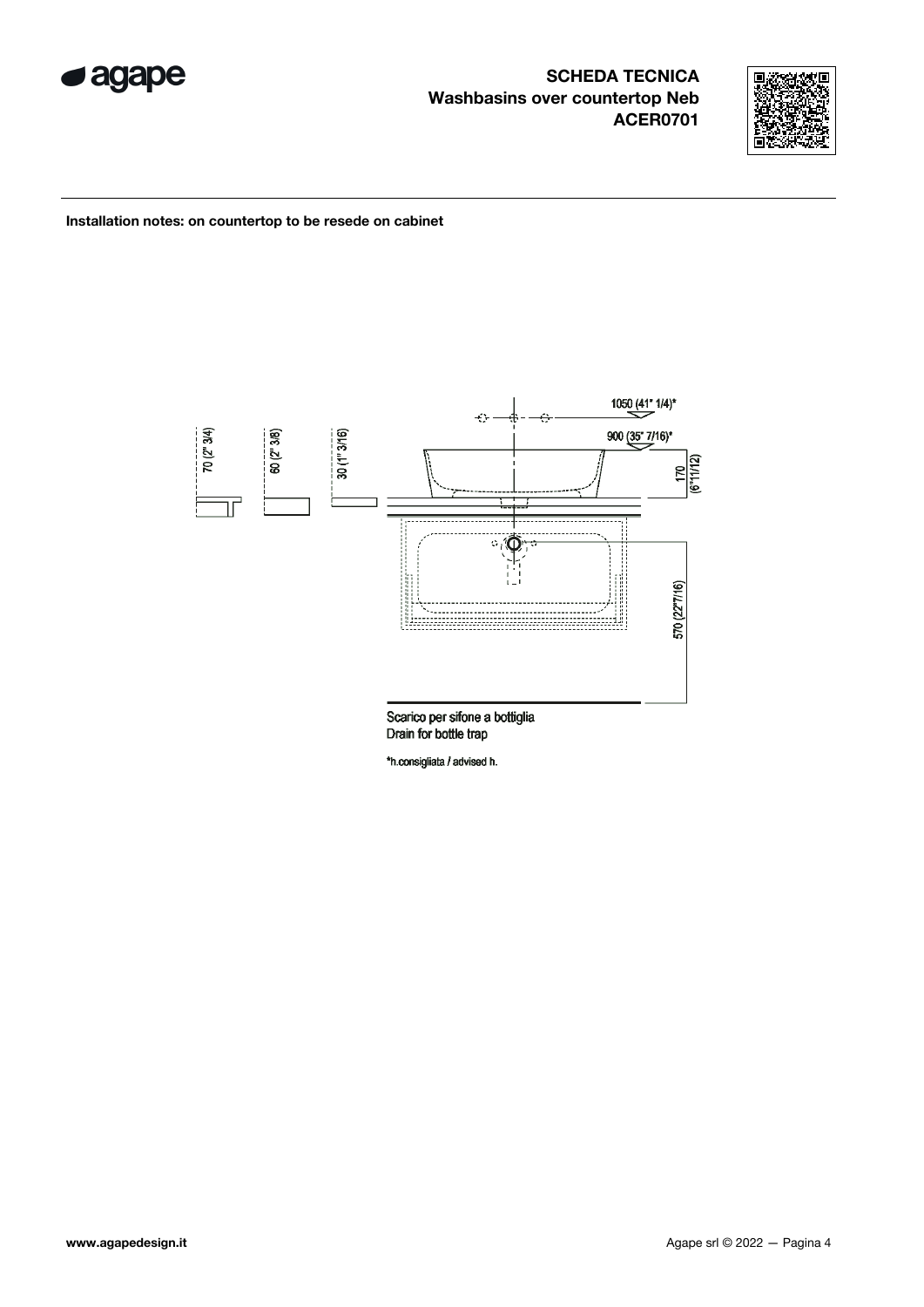



#### Installation notes: on casing H 40 cm Lato



Drain for bottle trap

\*h.consigliata / advised h.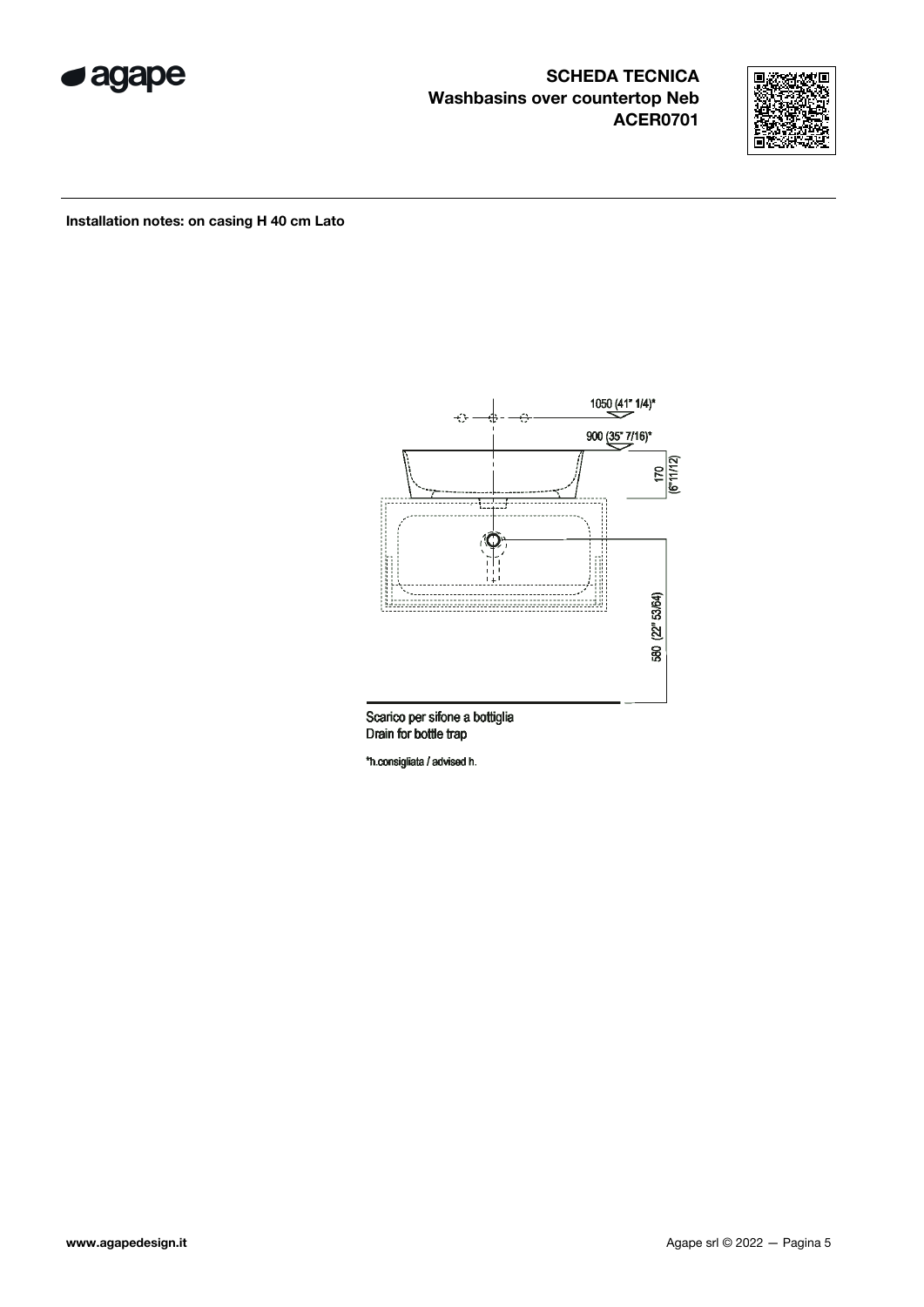



Installation notes: on casing H 20 cm Lato



Drain for bottle trap

\*h.consigliata / advised h.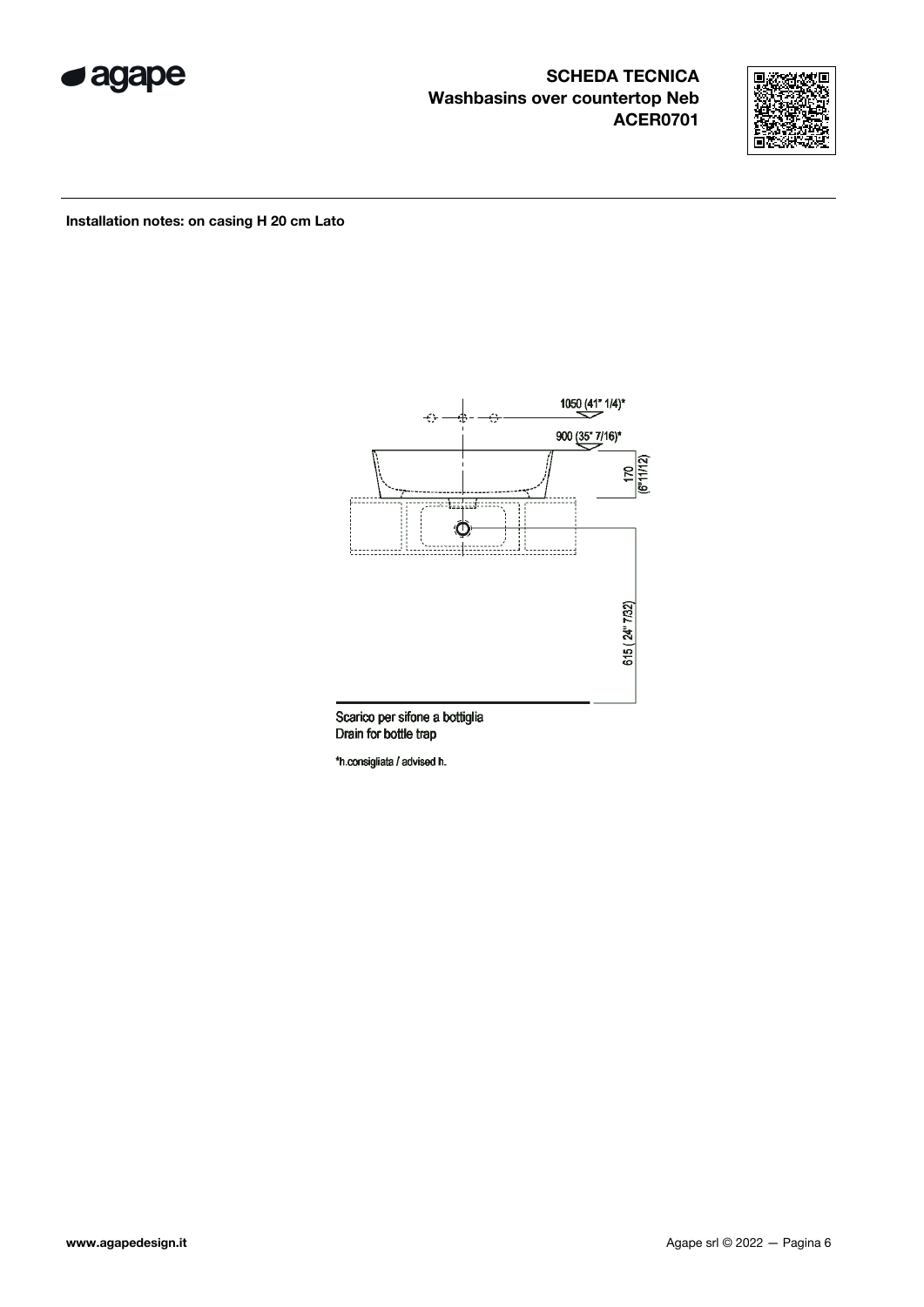



Holes for countertop washbasins and top mounted taps for top

### PIANO cm 50 / COUNTERTOP cm 50



Posizione standard per rubinetto su piano



140 | 5"3364)  $\frac{250}{(9'27/32)}$ 220  $\frac{500}{(19^{15}/9)}$ 

 $\frac{170}{6^{8}3/4}$ 

Posizione speciale per rubinetto Sen a parete e Square con bocca curva Special position for wall mounted tap Sen and Square white curved spout

**NON NECESSARIA** NOT NECESSARY

NON POSSIBILE SUL LATO